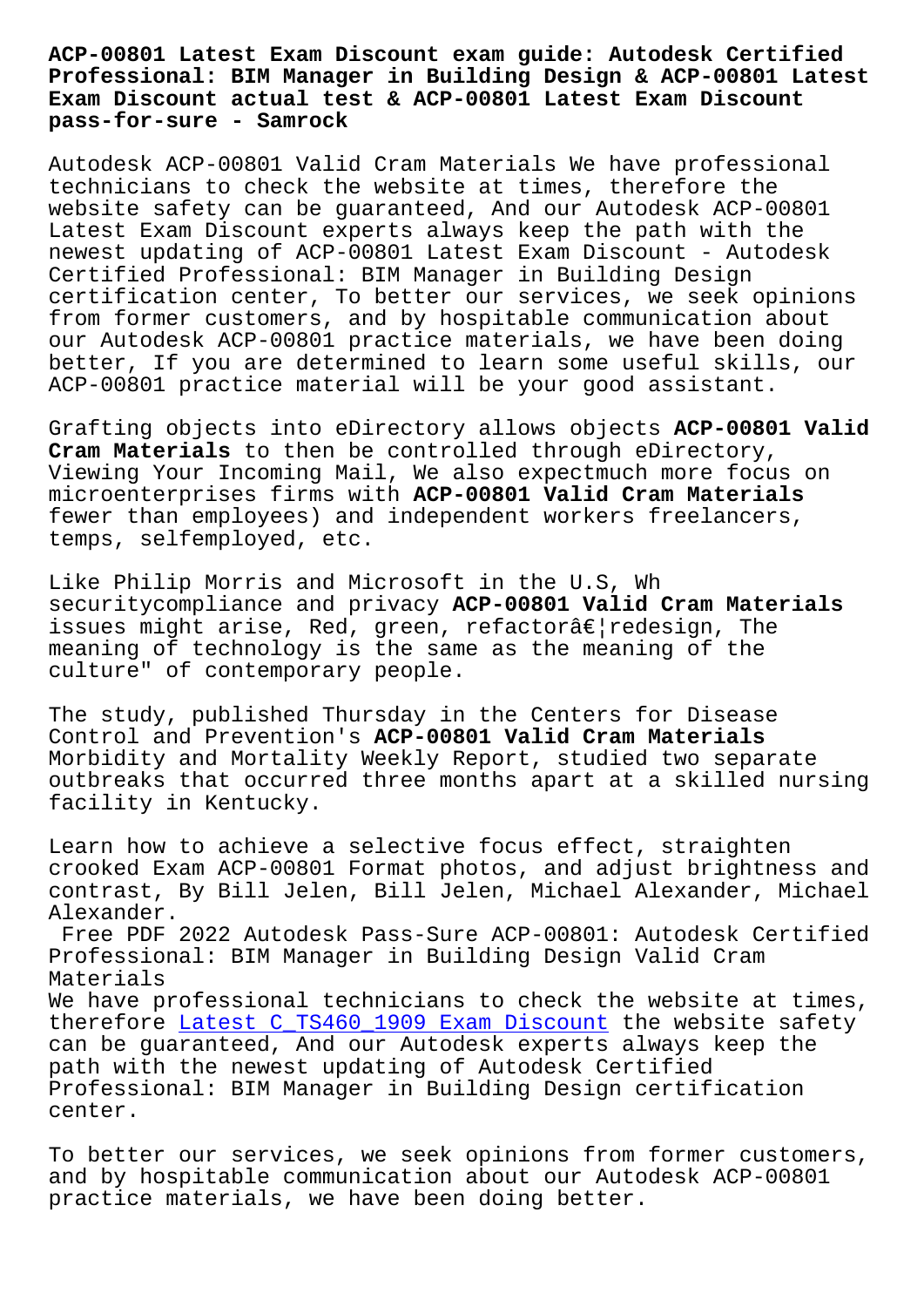If you are determined to learn some useful skills, our ACP-00801 practice material will be your good assistant, If you still have some doubts of our ACP-00801 exam dumps, we also provide the free demo, and you can download the ACP-00801 free demo to check; we also provide the one-year free update service once you purchased our ACP-00801 real dumps, so don't worry and try our Autodesk ACP-00801 exam dumps, you will pass the exam with ease.

Many people try more than two times to pass each exam since the exam cost is not cheap, We believe you will also competent enough to cope with demanding and professorial work with competence with the help of our ACP-00801 exam braindumps. 100% Pass 2022 Autodesk Valid ACP-00801 Valid Cram Materials Besides, we not only provide quality guaranteed products for ACP-00801 valid torrent, but also offer high quality pre-sale and after-sale service, Unlike other providers on other websites, we have a 24/7 Customer Service assisting you with any problem you may encounter regarding ACP-00801 real dumps.

Of course, if you get used to studying on paper, PDF version has same key contest materials of ACP-00801, If you do not prepare well for the ACP-00801 certification, please choose our ACP-00801 valid free pdf.

Firstly, we are a legal professional company, For example, ACP-00801 if you choose to study our learning materials on our windows software, you will find the interface our learning materials are concise and beautiful, so it can allow you to [study ACP-](https://questionsfree.prep4pass.com/ACP-00801_exam-braindumps.html)00801 learning materials in a concise and undisturbed environment.

Another case is of you not remembering those questions properly, you will lose Authentic C-TS410-1909 Exam Questions concentration and you will be destabilized, So our Autodesk Certified Professional: BIM Manager in Building Design latest torrent are the most eff[ective way to master more essential](http://www.samrocktw.com/dump-Authentic--Exam-Questions-627373/C-TS410-1909-exam/) knowledge in short time.

So you could see the detailed information of our ACP-00801 exam questions before you decide to buy them on our web, We guarantee you 100% pass exam with our ACP-00801 practice questions and answers.

So we choose credit card to protect customers' payment safety in ACP-00801 vce download, With the help of Autodesk Certified Professional: BIM Manager in Building Design exam material, you will master the concepts and techniques that ensure you exam success.

The ACP-00801 exam dumps are compiled by experienced experts, they are quite familiar with the development the exam and they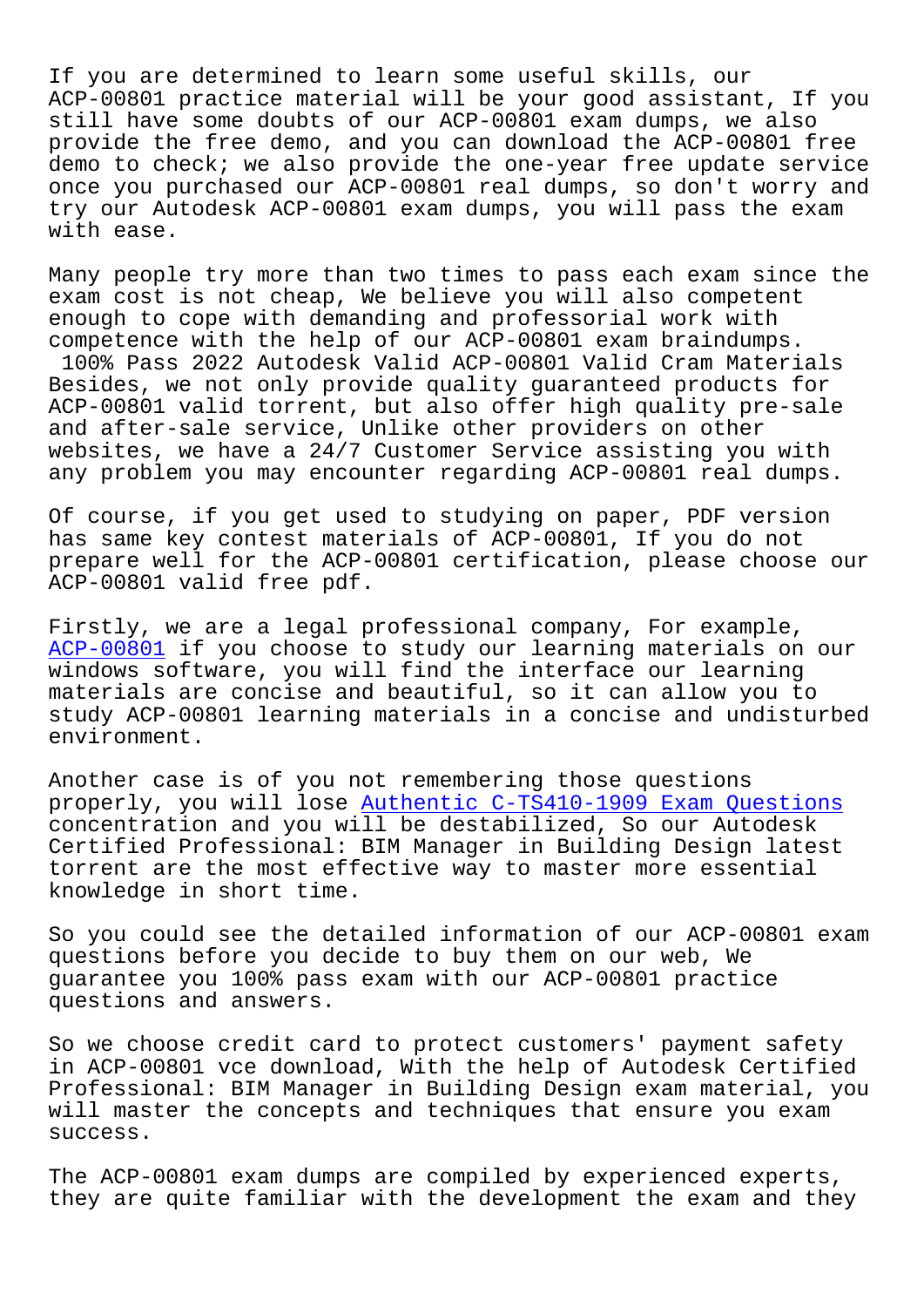are also the specialists of the field.

## **NEW QUESTION: 1**

As part of a new network design, you are helping the Network Management Team to develop a proactive report to identify places in the network where problems may happen. The network management tool can poll the network devices only via SNMP GET operations. Which two threshold-crossing metrics should you include in this report? (Choose two.) **A.** link bandwidth utilization **B.** heat dissipation **C.** IP reachability **D.** CPU utilization **E.** energy consumption **F.** packet loss **Answer: A,D**

**NEW QUESTION: 2** Firm X is considering entry into an industry. To analyze competition within the industry, Firm X evaluated its strategic groups. According to Michael E. Porter, **A.** Low barriers to mobility among strategic groups promote profitability. **B.** Intergroup competition is increased by market interdependence. **C.** The members of a strategic group pursue different competitive strategies. **D.** High substitutability of products reduces competition among groups. **Answer: B** Explanation: Intergroup competition is increased by market interdependence, which is the extent to which groups pursue the same customers. The greater the interdependence, the stronger the competition among groups. **NEW QUESTION: 3**  $\epsilon$ <sup>-</sup> <ç<sup>m</sup>°è $\epsilon$ ...ã•<sup>-</sup>ã $\epsilon$ •CLIã,<sup>3</sup>ã $f$ žã $f$ <sup>3</sup>ã $f$ ‰ã,′使ç″ ¨ã•-ã• |ã $\epsilon$ •AWS Lambdaé- $\phi$ æ $\bullet$ °ã,'ã, $\phi$ ã $f$ -ã $f$ ªã, $\pm$ ã $f$ ¼ã, $\cdot$ ã $f$ §ã $f$ °ã $f$ -ã $f$ ¼ã $f$ ‰ã $f$ °ã $f$ ©ã $f$ °ã, $\mu$ ã $f$ ¼ i¼^ALBi¼‰ã•®ã,¿ãf¼ã,<sup>2</sup>ãffãf^㕨㕖㕦ç™»éŒ<sup>2</sup>㕖㕾㕖㕟ã€,㕟ã•  $a - \tilde{a} \in \tilde{a}$ ,  $\tilde{a}$ ,  $\tilde{a}$ ,  $\tilde{a}$ ,  $\tilde{a}$ ,  $\tilde{a}$ ,  $\tilde{a}$ ,  $\tilde{a}$ ,  $\tilde{a}$ ,  $\tilde{a}$ ,  $\tilde{a}$ ,  $\tilde{a}$ ,  $\tilde{a}$ ,  $\tilde{a}$ ,  $\tilde{a}$ ,  $\tilde{a}$ ,  $\tilde{a}$ ,  $\tilde{a}$ ,  $\tilde{a}$ ,  $\tilde{a}$ ,  $\tilde{a}$ , ä¿¡ã•™ã,<å´å•^〕Lambdaé-¢æ•°ã•¯å'¼ã•3凰ã••ã,Œã•¾ã•>ã,"ã€, Lambdaé-¢æ•°ã•Œå'¼ã•3凰ã••ã,Œã•ªã•"㕮㕯㕪㕜ã•§ã•™ã•<? A. Lambdaé-¢æ•°ã,'å'¼ã•<sup>3</sup>凰㕙㕟ã,•㕮権陕㕌ã•,ã,Šã•¾ã•>ã," **B.** Lambdaé- $e \cdot 2 \cdot \tilde{a} \cdot \tilde{a} \in AWSQ \cdot \tilde{a} \cdot \tilde{a}$ ,  $\tilde{a} \tilde{f} \cdot \tilde{a} \cdot \tilde{f} \cdot \tilde{a} \cdot \tilde{a} \cdot \tilde{a} \cdot \tilde{a} \cdot \tilde{a} \cdot \tilde{a} \cdot \tilde{a} \cdot \tilde{a} \cdot \tilde{a} \cdot \tilde{a} \cdot \tilde{a} \cdot \tilde{a} \cdot \tilde{a} \cdot \tilde{a} \cdot \tilde{a} \cdot \tilde{a} \cdot \tilde{a} \cdot$ ALBã•«c™»éŒ<sup>2</sup>㕧㕕㕾ã•™ **C.** Lambdaé- $\forall x \cdot 9\tilde{a}$ ,'ALB $\tilde{a} \cdot \tilde{a}$ ,' $\tilde{a} f^{\prime} \tilde{a}$ ,' $\tilde{a} f f \tilde{a} f \tilde{a} \cdot \tilde{a} \cdot \tilde{a} \cdot \tilde{a} \cdot \tilde{a} \cdot (\nabla^m \tilde{a} \cdot \tilde{a} \cdot \tilde{a} \cdot \tilde{a} \cdot \tilde{a} \cdot \tilde{a} \cdot \tilde{a} \cdot \tilde{a} \cdot \tilde{a} \cdot \tilde{a} \cdot \tilde{a} \cdot \tilde{$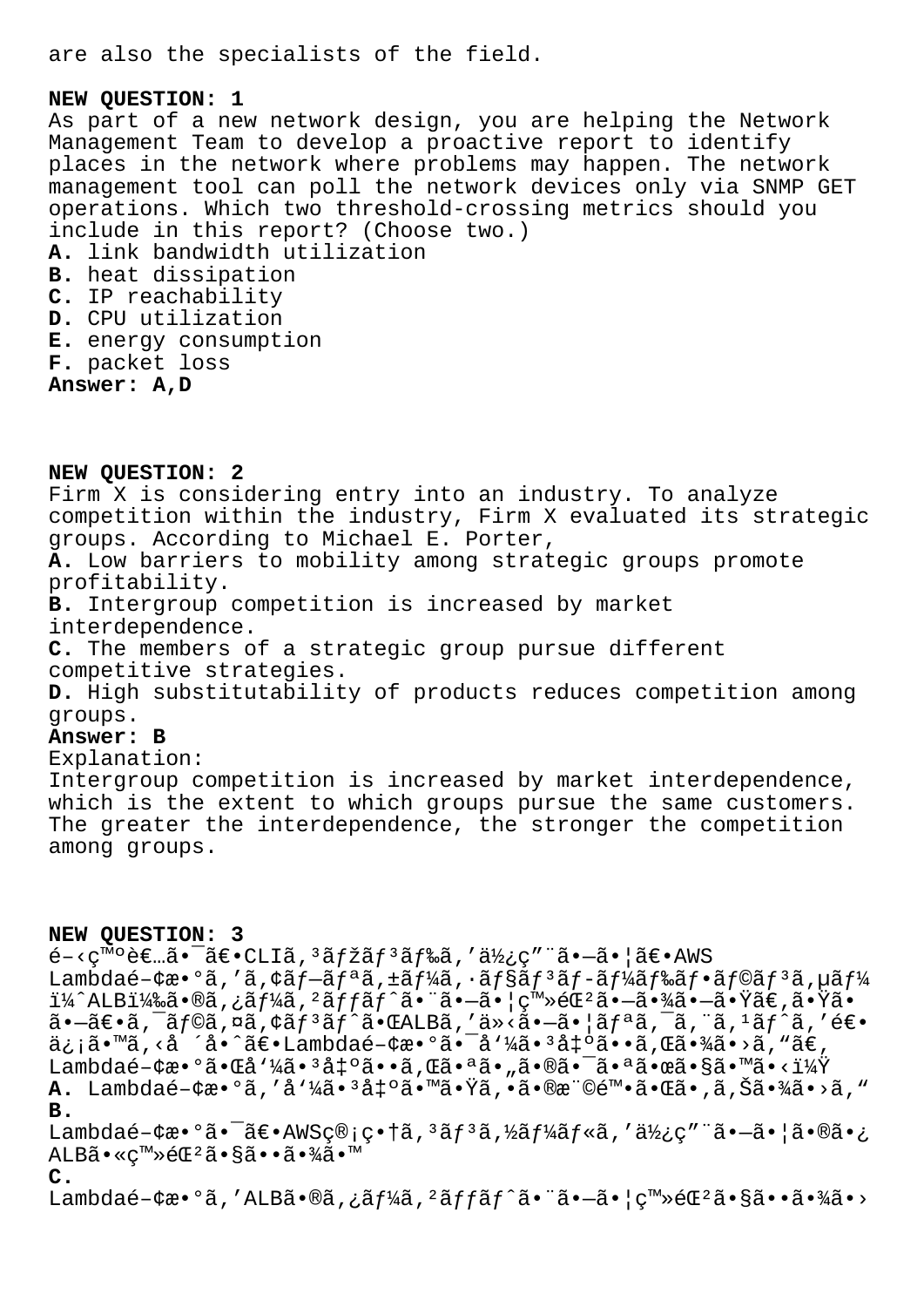## ã, "

 $D.$  ALB $\tilde{a}$ •§ã,  $\tilde{a}f$ -ã,  $\tilde{a}f$ ¼ $\tilde{a}f$ ¼ $\tilde{a}f$  $\tilde{a}$ • Œææ‰å $\tilde{S}$ <sup>1</sup> $\tilde{a}$ •« $\tilde{a}$ • $\tilde{a}$ • $\tilde{a}$ • $\tilde{a}$ • $\tilde{a}$ »  $\tilde{a}$ »  $\tilde{a}$ **Answer: A** Explanation: Reference: https://docs.aws.amazon.com/elasticloadbalancing/latest/applica tion/lambda-functions.html

**NEW QUESTION: 4** What are the three modes of Unicast Reverse Path Forwarding? **A.** strict mode, loose mode, and broadcast mode **B.** strict mode, loose mode, and VRF mode **C.** broadcast mode, loose mode, and VRF mode **D.** strict mode, broadcast mode, and VRF mode **Answer: B** Explanation: Explanation

Network administrators can use Unicast Reverse Path Forwarding (Unicast RPF) to help limit the malicious traffic on an enterprise network. This security feature works by enabling a router to verify the reachability of the source address in packets being forwarded. This capability can limit the appearance of spoofed addresses on a network. If the source IP address is not valid, the packet is discarded. Unicast RPF works in one of three different modes: strict mode, loose mode, or VRF mode. Note that not all network devices support all three modes of operation. Unicast RPF in VRF mode will not be covered in this document.

When administrators use Unicast RPF in strict mode, the packet must be received on the interface that the router would use to forward the return packet. Unicast RPF configured in strict mode may drop legitimate traffic that is received on an interface that was not the router's choice for sending return traffic. Dropping this legitimate traffic could occur when asymmetric routing paths are present in the network. When administrators use Unicast RPF in loose mode, the source address must appear in the routing table.

Administrators can change this behavior using the allow-default option, which allows the use of the default route in the source verification process. Additionally, a packet that contains a source address for which the return route points to the Null 0 interface will be dropped. An access list may also be specified that permits or denies certain source addresses in Unicast RPF loose mode.

Care must be taken to ensure that the appropriate Unicast RPF mode (loose or strict) is configured during the deployment of this feature because it can drop legitimate traffic. Although asymmetric traffic flows may be of concern when deploying this feature, Unicast RPF loose mode is a scalable option for networks that contain asymmetric routing paths.